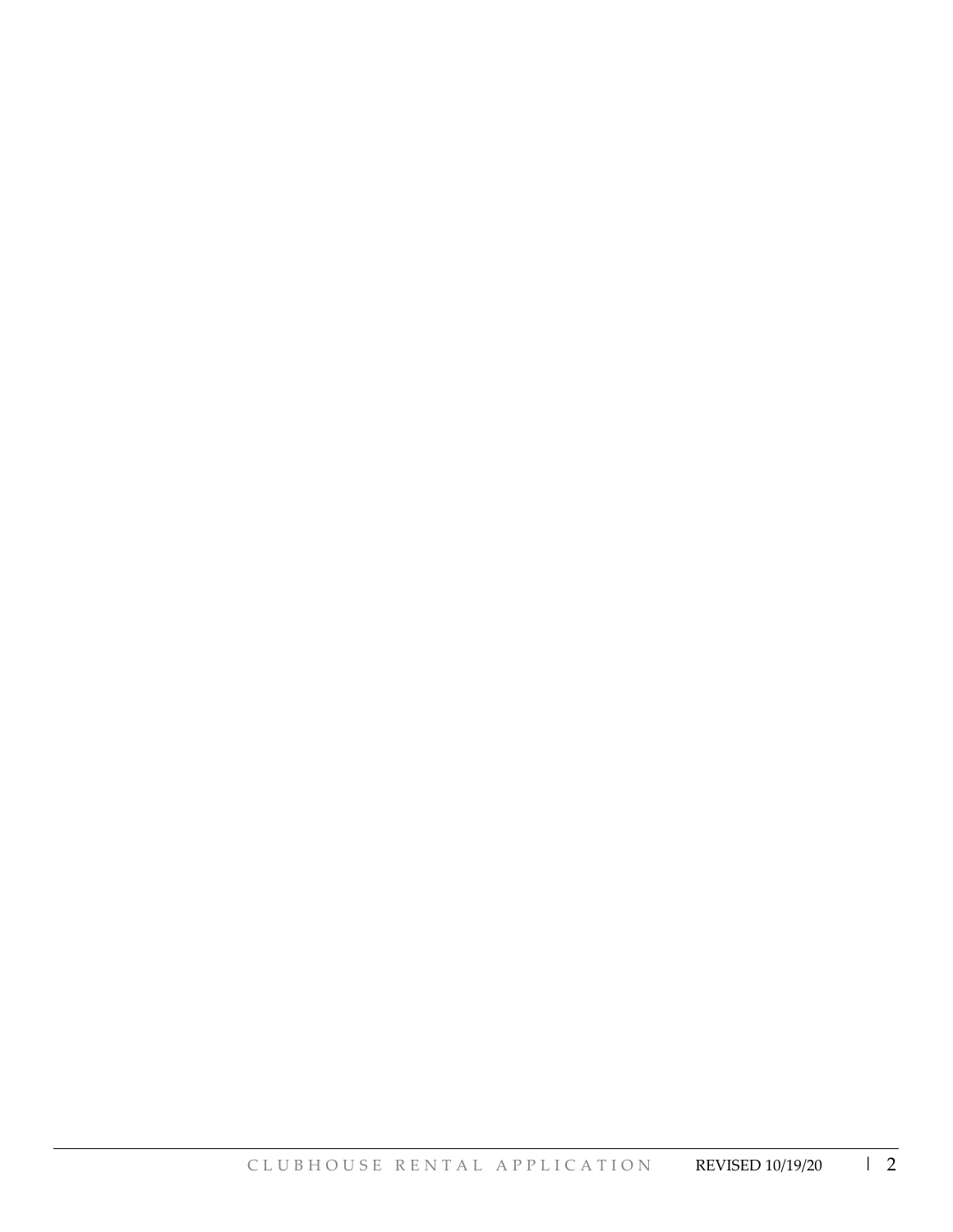## **HIGHLAND LAKES CONDOMINIUM ASSOCIATION CLUBHOUSE RENTAL AGREEMENT**

| Name of Co-owner/Lessee: |                                               |                                                                                                                                                                                                                               |  |  |  |
|--------------------------|-----------------------------------------------|-------------------------------------------------------------------------------------------------------------------------------------------------------------------------------------------------------------------------------|--|--|--|
|                          | (Lessee must be registered by Co-Owner)       |                                                                                                                                                                                                                               |  |  |  |
| Address:                 | <u> 1980 - Andrea Andrew Maria (h. 1980).</u> |                                                                                                                                                                                                                               |  |  |  |
|                          |                                               |                                                                                                                                                                                                                               |  |  |  |
|                          |                                               |                                                                                                                                                                                                                               |  |  |  |
|                          |                                               |                                                                                                                                                                                                                               |  |  |  |
|                          |                                               | Security Deposit Fee: ___________ Date Paid: ________ Bank and Check No.: _________________________<br>(Please make checks payable to "H.L.C.A." No cash or business checks; only Highland Lakes resident's personal checks.) |  |  |  |

| <b>RENTAL FEES</b>                                                                                                                                                                                                                                                                                         | <b>Base Rate - Afternoon</b><br>$12 \text{ pm} - 5 \text{ pm}$<br>*Time includes setup and<br>cleanup | <b>Base Rate – Evening</b><br>$6$ pm $-12$ am<br>*time includes setup and cleanup | <b>Security Deposit</b> |  |
|------------------------------------------------------------------------------------------------------------------------------------------------------------------------------------------------------------------------------------------------------------------------------------------------------------|-------------------------------------------------------------------------------------------------------|-----------------------------------------------------------------------------------|-------------------------|--|
| Highland Room                                                                                                                                                                                                                                                                                              | 35.00                                                                                                 | 75.00                                                                             | 75.00                   |  |
| <b>AV Equipment</b>                                                                                                                                                                                                                                                                                        |                                                                                                       |                                                                                   | 50.00                   |  |
| Highland Room + Kitchen                                                                                                                                                                                                                                                                                    | 55.00                                                                                                 | 90.00                                                                             | 100.00                  |  |
| Main Lounge, Kitchen and<br>Highland Room                                                                                                                                                                                                                                                                  | 145.00                                                                                                | 200.00                                                                            | 300.00                  |  |
| Any extension of the rental time recommended by the Clubhouse Committee and approved by the Board of Directors<br>will require an additional hourly rental fee of \$10.00 for the Highland Room, \$15.00 for the Highland Room and<br>Kitchen, and \$35.00 for the Highland Room, Kitchen and Main Lounge. |                                                                                                       |                                                                                   |                         |  |

### **RENTERS ARE RESPONSIBLE FOR COMPLYING WITH THE FOLLOWING RULES AND REGULATIONS:**

- 1. Only Co-owners/Lessees in good standing may rent the clubhouse for social functions conducted by themselves, and must be in attendance during the entire function. Lessees must furnish a letter from the Co-owner relinquishing all rights to Co-owner rentals in the future and accepting responsibility for any damage to the clubhouse not covered by the security deposit and not reimbursed by the Lessee.
- 2. Co-owner / Lessee may not rent clubhouse for political functions.
- 3. Clubhouse is available for rental only when such rental does not interfere with association business meetings or social functions. The clubhouse may not be rented on national legal holidays such as Christmas Eve, Christmas Day, New Year's Eve, New Year's Day, Thanksgiving Day and Friday after, Easter Sunday, Labor Day, Memorial Day, and July 4<sup>th</sup>.
- 4. Clubhouse will not be rented for Monte Carlo, bingo, millionaire's parties or any other form of gambling. Rental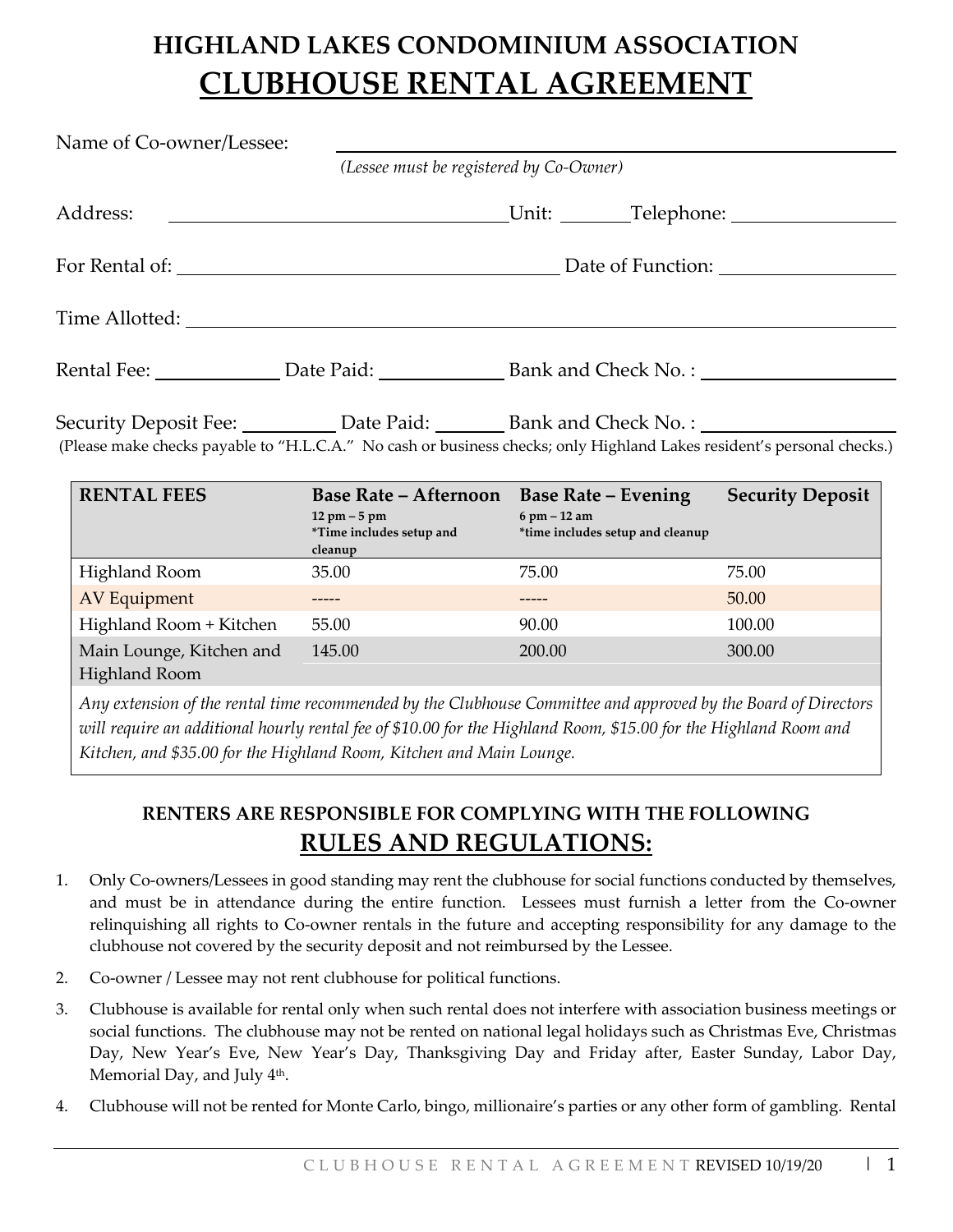of the facility is restricted to non-profit social functions, and is subject to all State of Michigan alcohol and gambling regulations and to all state and local ordinances. Sale of liquor is prohibited.

- 5. At the discretion of management, a request of rental for a function or for a specific date may be denied. Any denial may be appealed to the Board of Directors.
- 6. No rental fee is required for use of the clubhouse for funeral receptions held for family members of HLCA residents. Precedence will be given to prior commitments for residents who have made a deposit for rental of the premises. All other rental requirements, including a refundable deposit, will apply.
- 7. No rental can be scheduled more than six (6) months in advance.
- 8. The security deposit must be paid at the time the rental agreement is signed. The rental fee must be paid ten (10) days before the rental.
- 9. Rental applicants shall receive full reimbursement of security deposit and rental fee upon cancellation up to 30 days (6 weeks for December rentals) prior to rental date. All cancellations made subsequent to these dates will forfeit 50% of the rental fee.
- 10. If a Co-owner/Lessee rents any equipment, the Co-owner/Lessee must be at the clubhouse to accept delivery of such equipment. The Co-owner/Lessee also must be at the clubhouse when such equipment is picked up by the rental company. The office staff will not assume responsibility for accepting or returning rental equipment.
- 11. Smoking, including e-cigarettes, is not permitted in the clubhouse. All disposable smoking materials must be extinguished in receptacles provided for that purpose before re-entering the building.
- 12. Helium balloons are permitted only in the Highland Room. If balloons end up elsewhere in the clubhouse and cause damage to fans or create any other problem, the renter will be responsible for all associated costs.
- 13. No tape, except for Painter's (Frog) Tape, may be used to attach anything to the walls or ceiling of the clubhouse, this tape is available at the reception desk.
- 14. Set-up time for afternoon functions will not start before the clubhouse opens on the day of the party. The Co-owner/Lessee may start setting up at 6 p.m. the day of an evening function.
- 15. Maximum capacities for rental of the clubhouse are 100 for the main lounge and 40 for the Highland Room.
- 16. Guests are restricted from the following non-rented areas:

| Swimming Pool and Terrace | Fitness Center |
|---------------------------|----------------|
|---------------------------|----------------|

Outdoor Athletic Courts Library Billiard Room

Saunas and Locker Rooms

- 17. No Co-owner/Lessee or guest shall be permitted access to the office facilities and there shall be no use of office equipment, including office telephone, at any time during private functions.
- 18. When renting the entire clubhouse, eating is limited to the Highland Room and fire pit area only. Tables for sit-down dinners will not be allowed in the main lounge.
- 19. Co-owner/Lessee guarantees the orderly conduct of all persons attending the function. Excessive noise, rowdiness, or foul language will not be permitted in the clubhouse.
- 20. The clubhouse must be left in the same condition as it was before rental. Clean-up is the responsibility of renter. Main lounge furniture must be returned to the original set-up. Tables must be wiped off. Four (4) tables and nine (9) chairs are to be left set up in the Highland Room. Folding chairs must be returned to the chair closet. The kitchen floor and other tile or brick floors must be left clean and mopped with soap approved by HLCA only.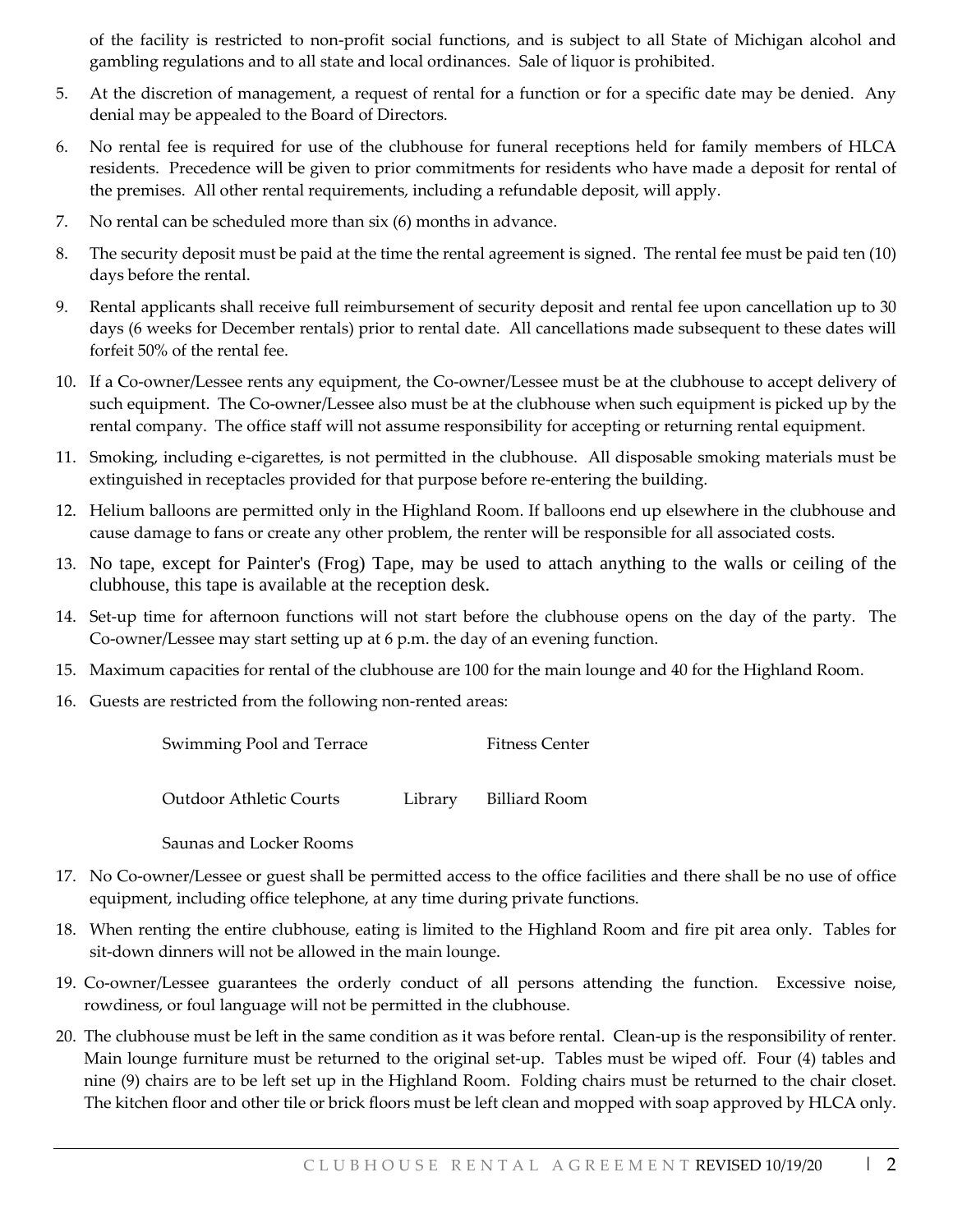Carpeted floors must be vacuumed. All countertops, sinks, and stove must be cleaned by the renter. Bathrooms must be picked up, and ALL trash emptied. All garbage must be placed in the parking lot dumpster.

- 21. Failure to vacate premises by 6 p.m. (afternoon) or by 12 a.m. (evening) will result in the forfeiture of one-half of the security deposit.
- 22. The Co-owner/Lessee will accompany the rental attendant on a pre and post party check of the facility being rented in order to inspect for damage and cleanliness. The checklist for clubhouse usage will be completed and signed after both inspections. Should the Co-owner/Lessee decide not to inspect, he/she accepts responsibility for the condition of the clubhouse as determined by the inspection and waives all rights.
- 23. It is understood that the Co-owner/Lessee has deposited with Highland Lakes Condominium Association a security deposit which is refundable (less charges provided herein) within 30 days (6 weeks for rentals in December) after the Co-owner has fulfilled all terms and conditions of this rental agreement. It is understood that if the managing agent determines that the Co-owner/Lessee or any guest violates any of the provisions of this contract in connection with the party, the total deposit will be subject to forfeiture. Future rentals and use by that Co-owner/Lessee shall be at the discretion of the Board of Directors.
- 24. Highland Lakes Condominium Association reserves the right to exclude any guests during the event who violate any of the above rules. The rental attendant may, as a result of lack of cooperation, request all guests to leave the premises.
- 25. Co-owner/Lessee personally accepts responsibility for all damages to Highland Lakes Condominium Association property or furnishings that may result from the rental of the premises, and agrees to be liable for all such charges in excess of the security deposit, and for service fees on charges not paid within 30 days subsequent to the date(s) of rental(s).
- 26. Neither Highland Lakes Condominium Association, nor any employee or agent thereof, shall bear responsibility for injury or death of any person, or for loss or damage to any property in connection with this rental agreement. Co-owner / Lessee agrees to indemnify Highland Lakes Condominium Association and each employee or agent thereof against any liability connected with the use of the premises pursuant to this rental agreement.

Co-owner/Lessee declares that all information on the rental application and agreement is complete and truthful to the best of his/her knowledge and that he/she has received a copy of this rental agreement and agrees to abide by all the regulations and provisions contained therein.

#### **Highland Lakes Condominium Association**

By:  $\qquad \qquad \qquad \qquad \qquad \qquad \qquad \qquad \text{By:}$ 

*Co-owner Authorized Agent*

Date: Date: Date: Date: Date: Date: Date: Date: Date: Date: Date: Date: Date: Date: Date: Date: Date: Date: Date: Date:  $\sum_{n=1}^{\infty}$